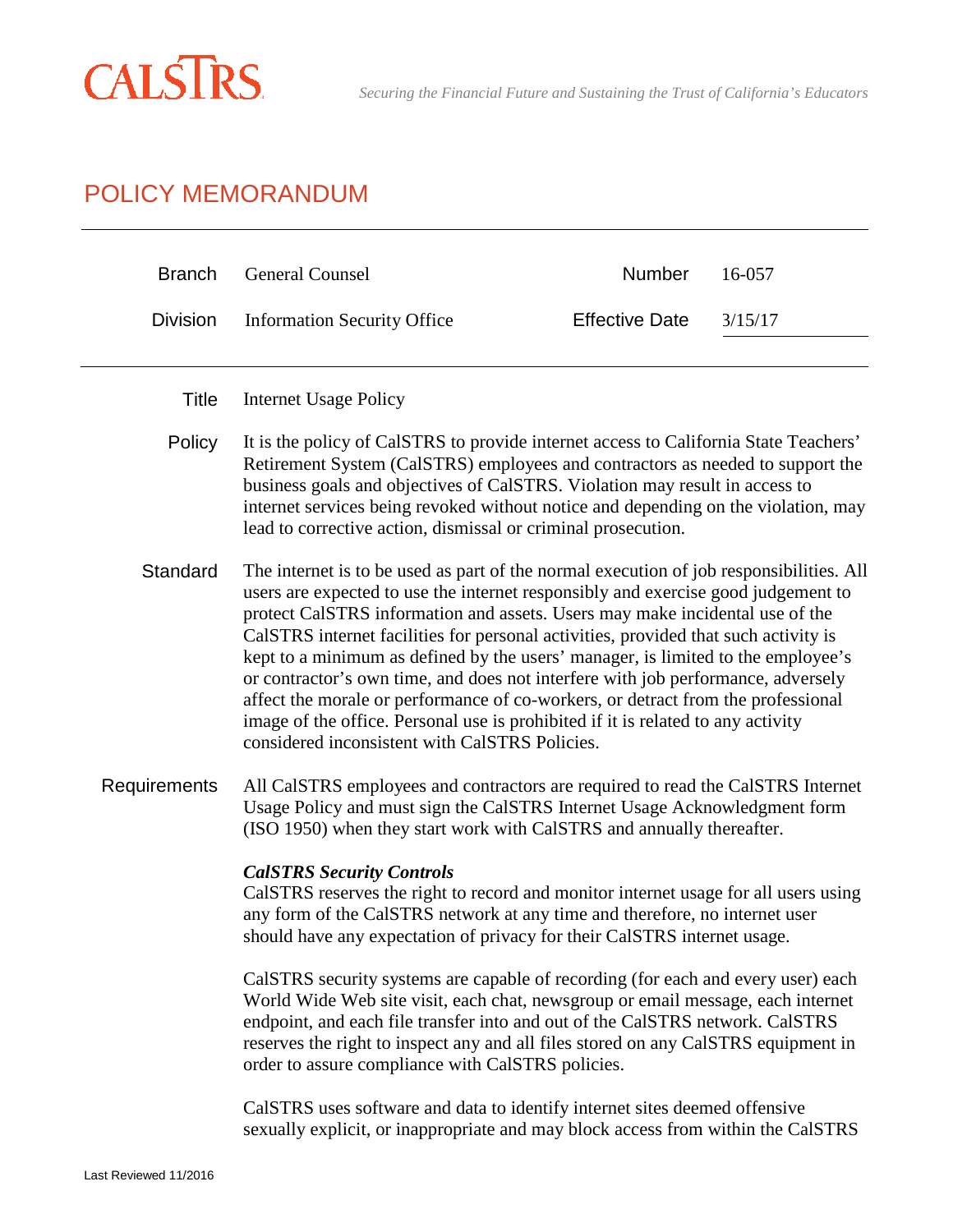network to all such known sites. Access to website(s) will be given only if the internet services and function serve a legitimate business purpose for CalSTRS. This can be requested through CalSTRS Request to Unblock a Web Site or Web Page form (ISO 1593).

CalSTRS systems or servers must not facilitate or connect to internet services unless the resource specifically requires the internet to perform its functions. In such event, the system or server will be granted the minimal level of internet privileges.

## *Employee and Contractor User Conduct*

CalSTRS has installed a variety of firewalls and other security systems to ensure the safety and security of the CalSTRS network. No CalSTRS employee or contractor shall deliberately attempt to disable, defeat or circumvent any CalSTRS security facility.

The use of remote software tools are prohibited (i.e. TeamViewer, Virtual Network Computing, Join.me, etc.) unless an approved variance is on file.

CalSTRS employees or contractors accidentally connecting to a site that contains sexually explicit or offensive material must disconnect from that site immediately and must inform their manager or supervisor of the incident.

Users are prohibited from downloading and installing software from the internet. Downloaded software must be requested through the Service Desk and scanned for viruses before it is run or accessed.

Files containing confidential or sensitive data that are transferred in any way across the internet must use encryption to protect the confidentiality of the data. Those with a business need to transfer confidential or sensitive data across the internet must contact the Information Security Office to determine the most appropriate method for encryption and follow the Data Encryption Security Policy.

Under no circumstances will a CalSTRS employee or contractor use the CalSTRS internet facilities and computing resources to:

- o Intentionally transmit or receive illegal or offensive materials (i.e., materials that are abusive, obscene, pornographic, profane, sexually oriented, promote racism/hate). In addition, illegal or offensive material may not be archived, stored, distributed, edited or recorded using CalSTRS resources.
- o Download entertainment software or games, or to play games against opponents over the internet.
- o Download or distribute pirated software, music or data.
- o Download music or any other illegal downloads which infringe on copyright laws.